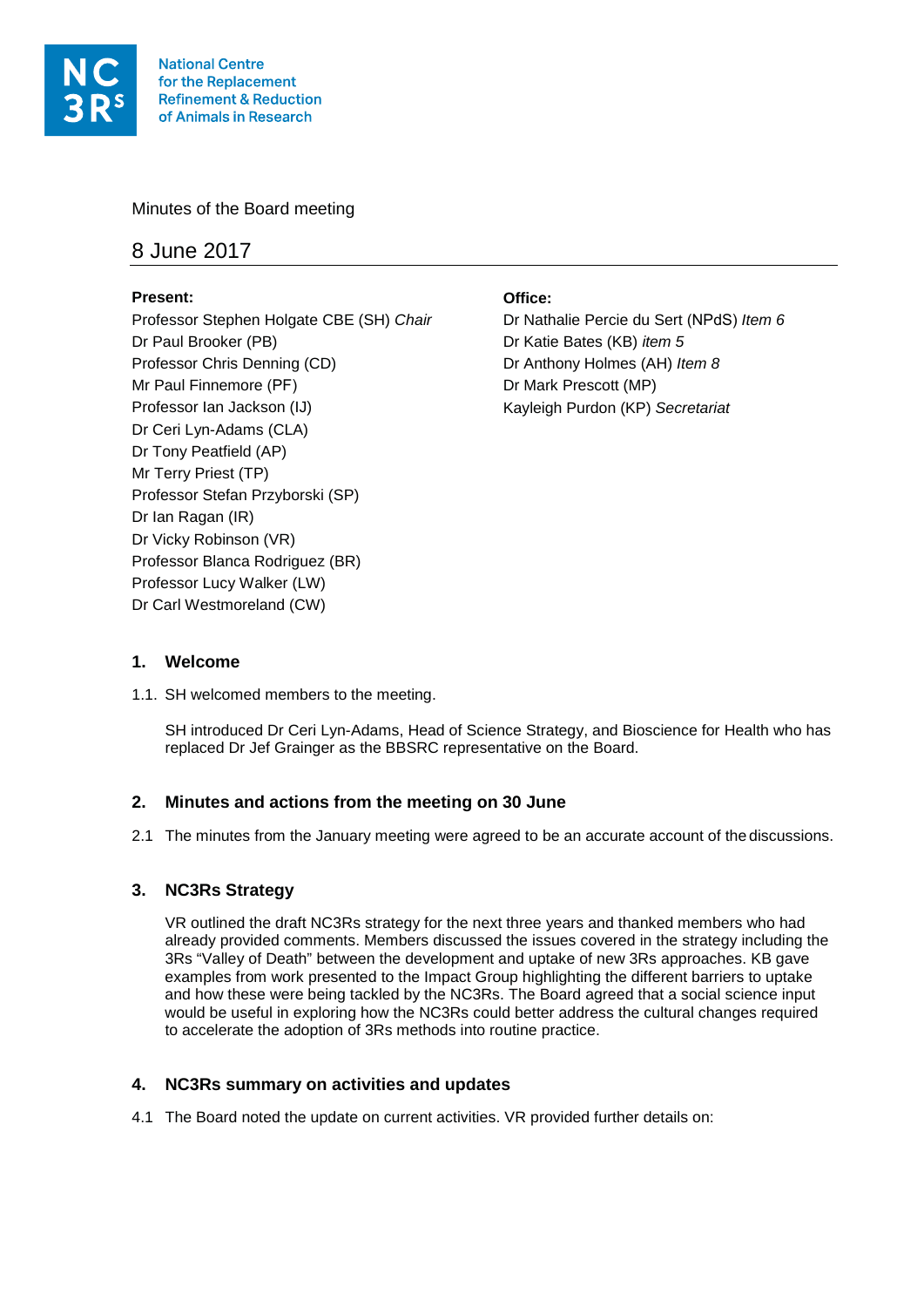#### **Staff**

 There were a number of vacancies to be filled including the position of Programme Manager for Early Career Awards. Only one of the five posts covering maternity leave has been recruited to. The Association of the British Pharmaceutical Industry had confirmed it will continue to fund the Programme Manager post for Disease Models, Efficacy and Safety Pharmacology for a further three years.

#### Fixed concentration procedure (FCP)

Following the last Board meeting, the fixed concentration procedure for acute inhalation studies had been accepted by the OECD.

**Other** 

4.2 VR highlighted external funding and the funding bids that had been submitted or were in preparation. It was agreed that it was timely to consider whether there are other mechanisms for industry (and other organisations unlikely to provide core funding) to support the work of the NC3Rs beyond sponsoring posts. PB and VR to develop a plan.

### **5. Research funding update**

5.1 KB provided the Board with the following updates:

#### ResearchFish

The 3Rs question set had been revised to improve the quality of data submitted. This included additional questions on challenges relating to publishing and disseminating 3Rs advances.

#### Project grants

Following the outline assessment panel meeting in March, 24 applicants were invited to submit full applications. These are currently undergoing peer review. Final awards will be made in July.

#### Skills and Knowledge Transfer

The Panel met for the first time in April and recommended four applications for funding. Awards are for 12 months and limited to £75k.

#### **Studentships**

A proposal had been submitted to the British Heart Foundation to continue co-funding three PhD studentships with the NC3Rs for the next three years.

Some amendments have been made to the application form and process. The outline form has been updated to include more emphasis on training and mentoring. Applicants are now required to provide a mandatory letter of support from the Head of Department at the outline stage.

#### David Sainsbury Fellowship

A webinar had been held for potential applicants. 9/21 participants submitted an outline application.

In total, 16 outline applications were received, with 11 invited to submit a full application following triage. Awards will be made in December.

#### Strategic award

Three applications were received for the strategic call on developing an Adverse Outcome Pathway (AOP) for cardiotoxicity. One award was made.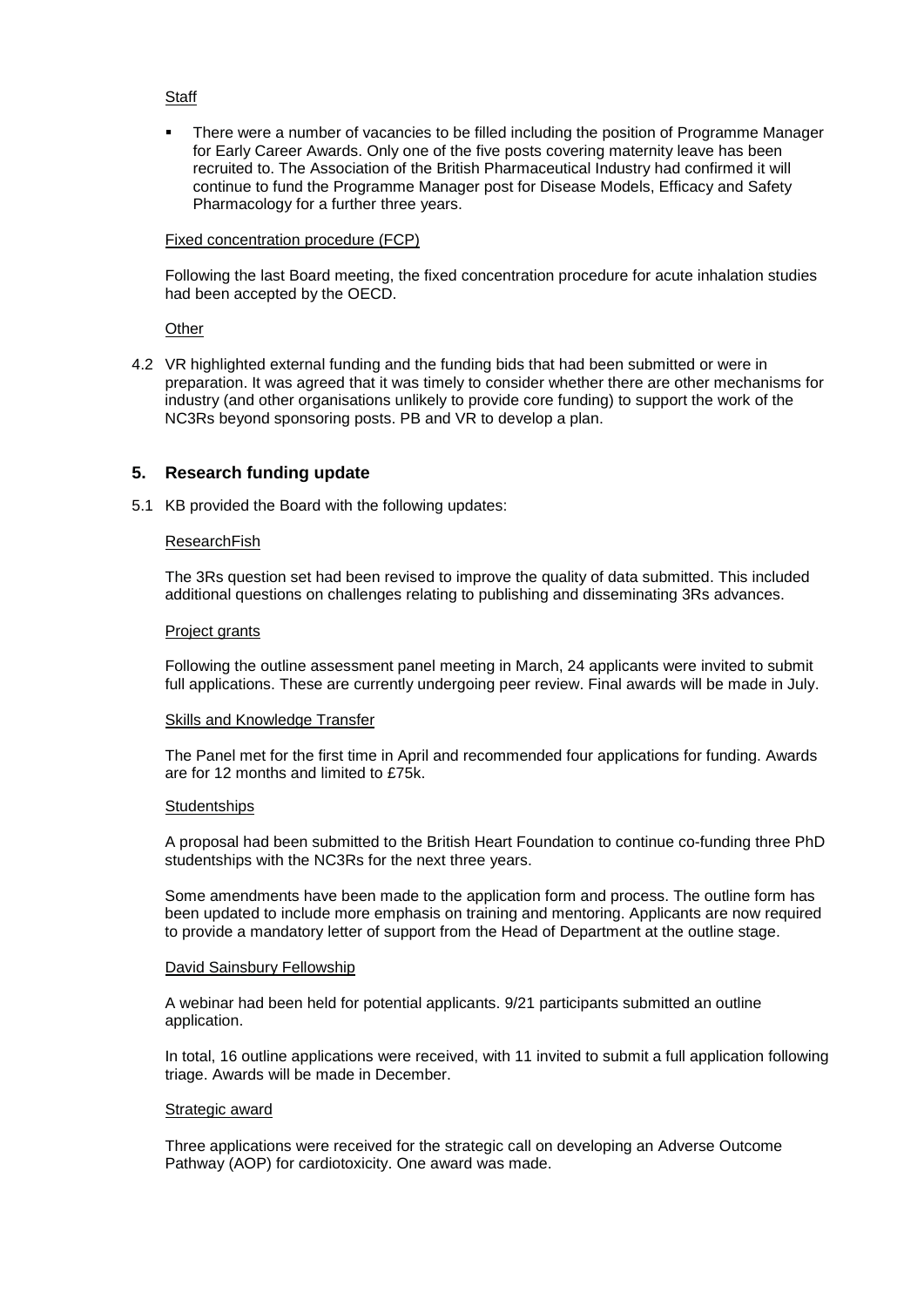#### Other research funding activities

KB invited Board members to participate in the regular visits to grant holders. It was agreed that a list of visits would be circulated so that Board members could confirm which (if any) they wished to join.

### **6. Collaboration with F1000Research**

- 6.1 NPdS outlined the NC3Rs new collaboration with F1000Research to establish an online Gateway for NC3Rs grant holders to publish their 3Rs method development where this had not been published in sufficient detail elsewhere for other labs to adopt. The choice of selecting F1000Research was described as well as the SWOT analysis that had been conducted by the NC3Rs Impact Group.
- 6.2 The aim is to launch the Gateway in spring 2018 and in preparation plans had been communicated to new grant holders, and staff had been working with existing grant holders to identify research to include when the Gateway is launched.

### **7. Non-mammalian models for disease research**

- 7.1 Dr Tim Chico from the Bateson Centre, University of Sheffield gave an introduction to the work of the Centre which focuses on the use of non-mammalian models for disease research, providing examples of using the models for 3Rs purposes.
- 7.2 VR outlined a proposal for a collaboration to establish at the Bateson Centre a critical mass and research hub to maximise the 3Rs potential of non-mammalian model systems. The plan was to approach Wellcome for funding to support this. The Board agreed that the proposal was strong and that a sub-group of members would work with VR to review the funding bid before it was sent to Wellcome.

## **8. CRACK IT update and Business Growth scheme**

- 8.1 AH gave an update on CRACK IT Challenges and Solutions. Since January five new CRACK IT Solutions have been showcased on the website. The funding for CRACK Solutions has increased from £30k to £50k per technology included. The NC3Rs has funded two new collaborative projects
	- Applying novel imaging platforms to tissue engineered corneal tissue constructs
	- Studying pain *ex vivo*
- 8.2 AH also provided an update on the Business Growth scheme. Following discussion with the CRACK IT Advisory Panel, one CRACK IT contractor had been invited to submit a full application for funding to maximise the business potential of the product developed. Two other contractors had attended the Panel meeting but were not considered to have a product with sufficient "technology–readiness" levels for further funding at this stage.

### **Annual review of the NC3Rs risk register**

- 9.1 The Board reviewed the NC3Rs corporate risk register:
	- Relationship with MRC (R-3103) AP requested the wording be amended to better reflect the relationship with the MRC.
	- Staffing (R-5035) A new risk has been added due to the current number of vacant positions primarily because of staff on maternity leave.
	- The Board noted the remaining risks and existing control measures as appropriate.